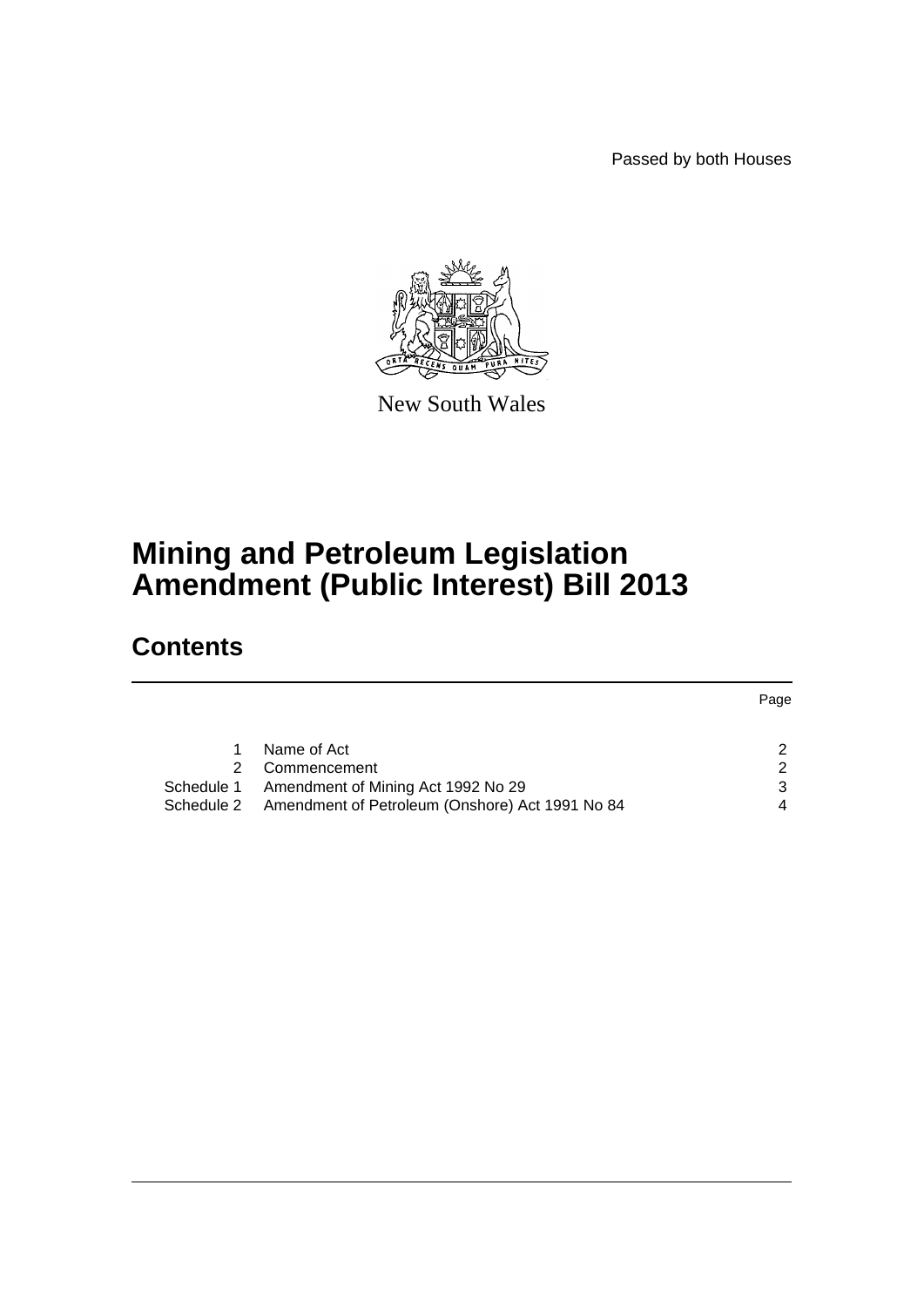*I certify that this public bill, which originated in the Legislative Assembly, has finally passed the Legislative Council and the Legislative Assembly of New South Wales.*

> *Clerk of the Legislative Assembly. Legislative Assembly, Sydney, , 2013*



New South Wales

# **Mining and Petroleum Legislation Amendment (Public Interest) Bill 2013**

Act No , 2013

An Act to amend the *Mining Act 1992* and the *Petroleum (Onshore) Act 1991* to make the public interest a ground for certain decisions relating to mining or petroleum rights or titles.

*I have examined this bill and find it to correspond in all respects with the bill as finally passed by both Houses.*

*Assistant Speaker of the Legislative Assembly.*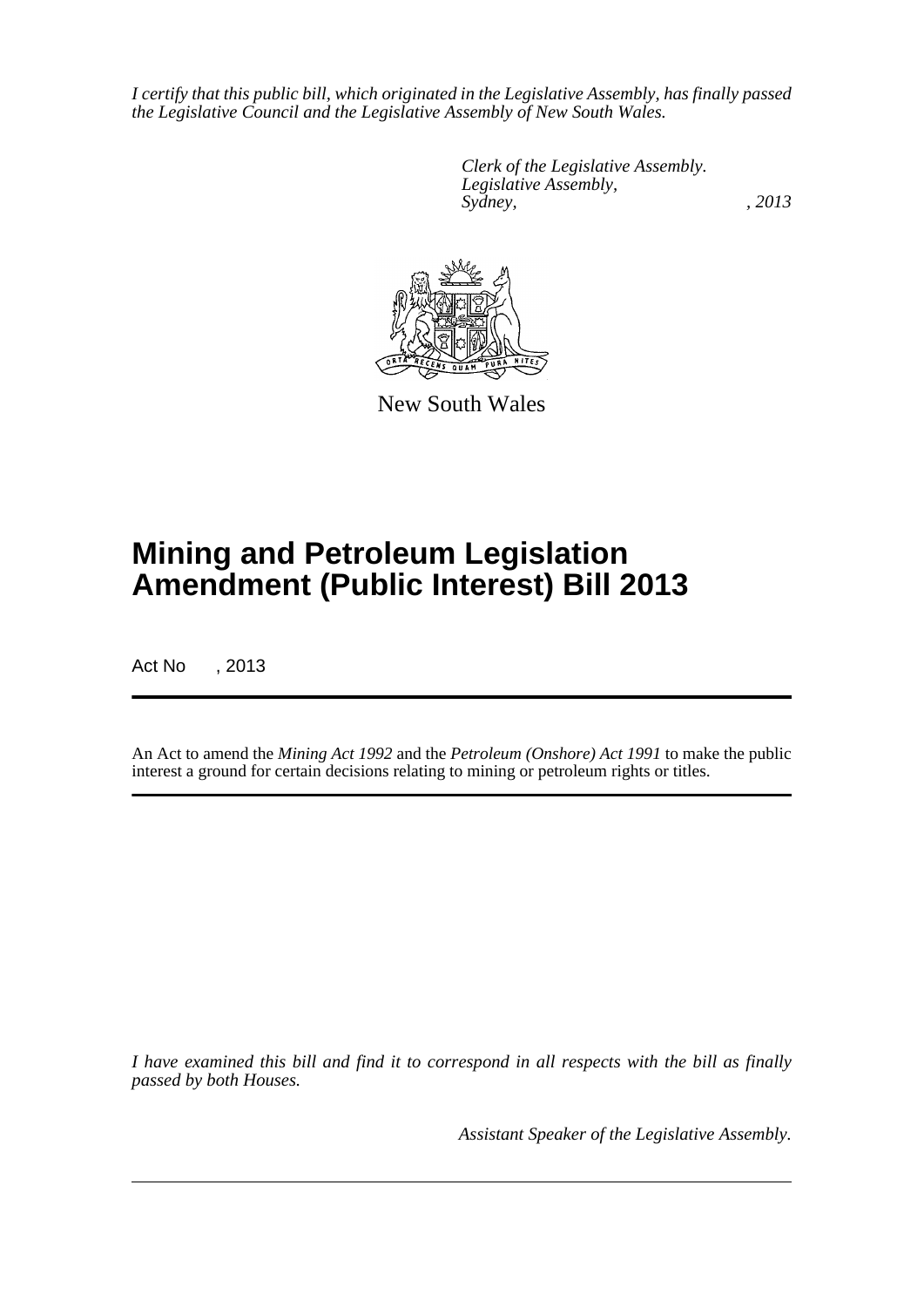## <span id="page-2-0"></span>**The Legislature of New South Wales enacts:**

### **1 Name of Act**

This Act is the *Mining and Petroleum Legislation Amendment (Public Interest) Act 2013*.

## <span id="page-2-1"></span>**2 Commencement**

This Act commences on the date of assent to this Act.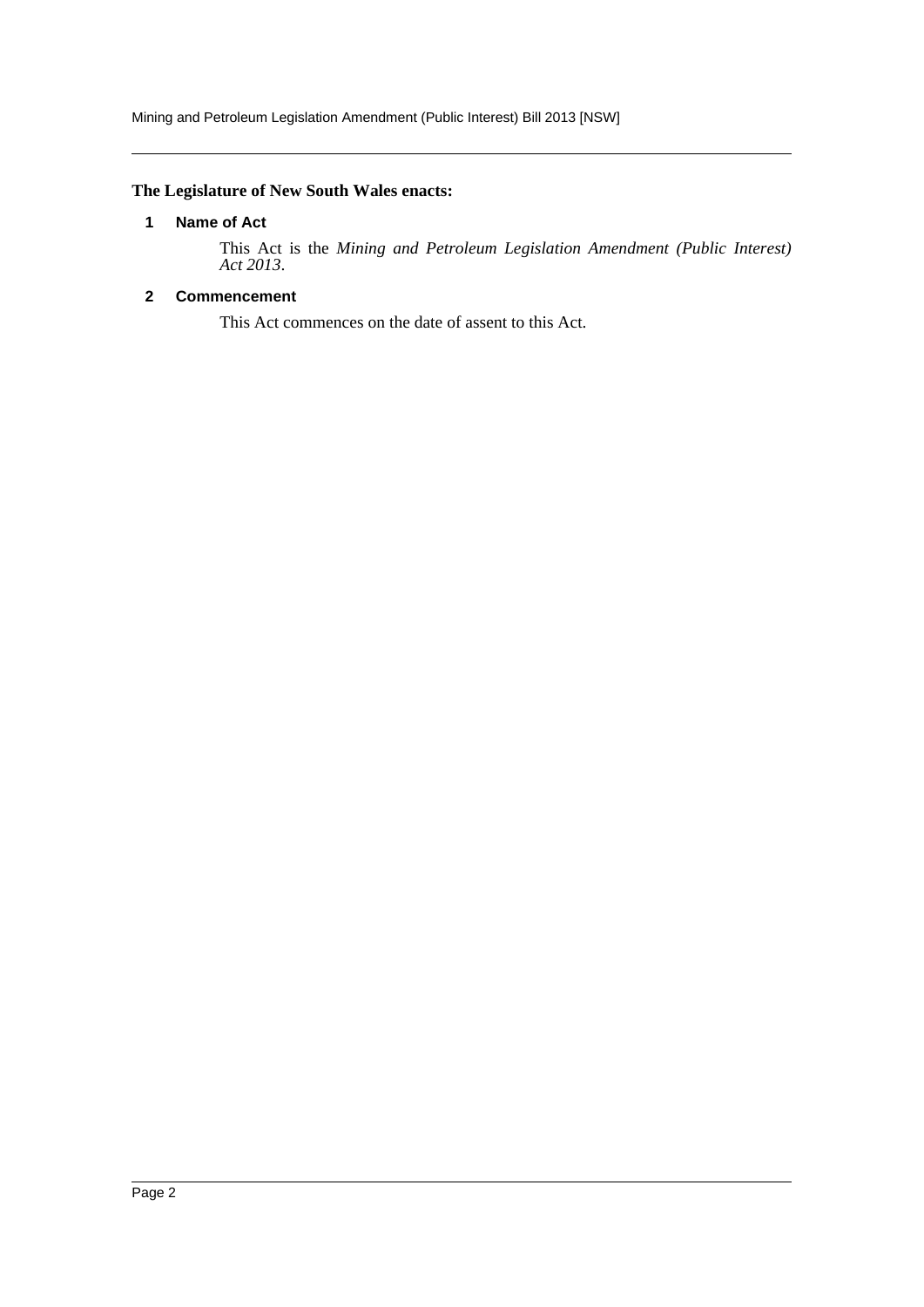# <span id="page-3-0"></span>**Schedule 1 Amendment of Mining Act 1992 No 29**

#### **Section 380A**

Insert after section 380:

#### **380A Public interest relevant ground for making certain decisions about mining rights**

- (1) In this section, *mining right* means an exploration licence, an assessment lease, a mining lease, a mineral claim or an opal prospecting licence.
- (2) The public interest is a ground (in addition to any other available ground) on which any of the following decisions may be made under this Act:
	- (a) a decision to refuse to grant, renew or transfer a mining right,
	- (b) a decision to refuse a tender for a mining right,
	- (c) a decision to cancel a mining right or to suspend operations under a mining right (in whole or in part),
	- (d) a decision to restrict operations under a mining right by the imposition or variation of conditions of a mining right.
- (3) To avoid doubt, sections 127 (1) and 205 (1) extend to the cancellation of a mining right under this section.
- (4) This section has effect despite anything to the contrary in this Act.
- (5) This section applies to any decision made after the commencement of this section, including:
	- (a) a decision with respect to an application or other matter that was pending on that commencement, and
	- (b) a decision that is based on conduct that occurred, or on a matter that arose, before that commencement.